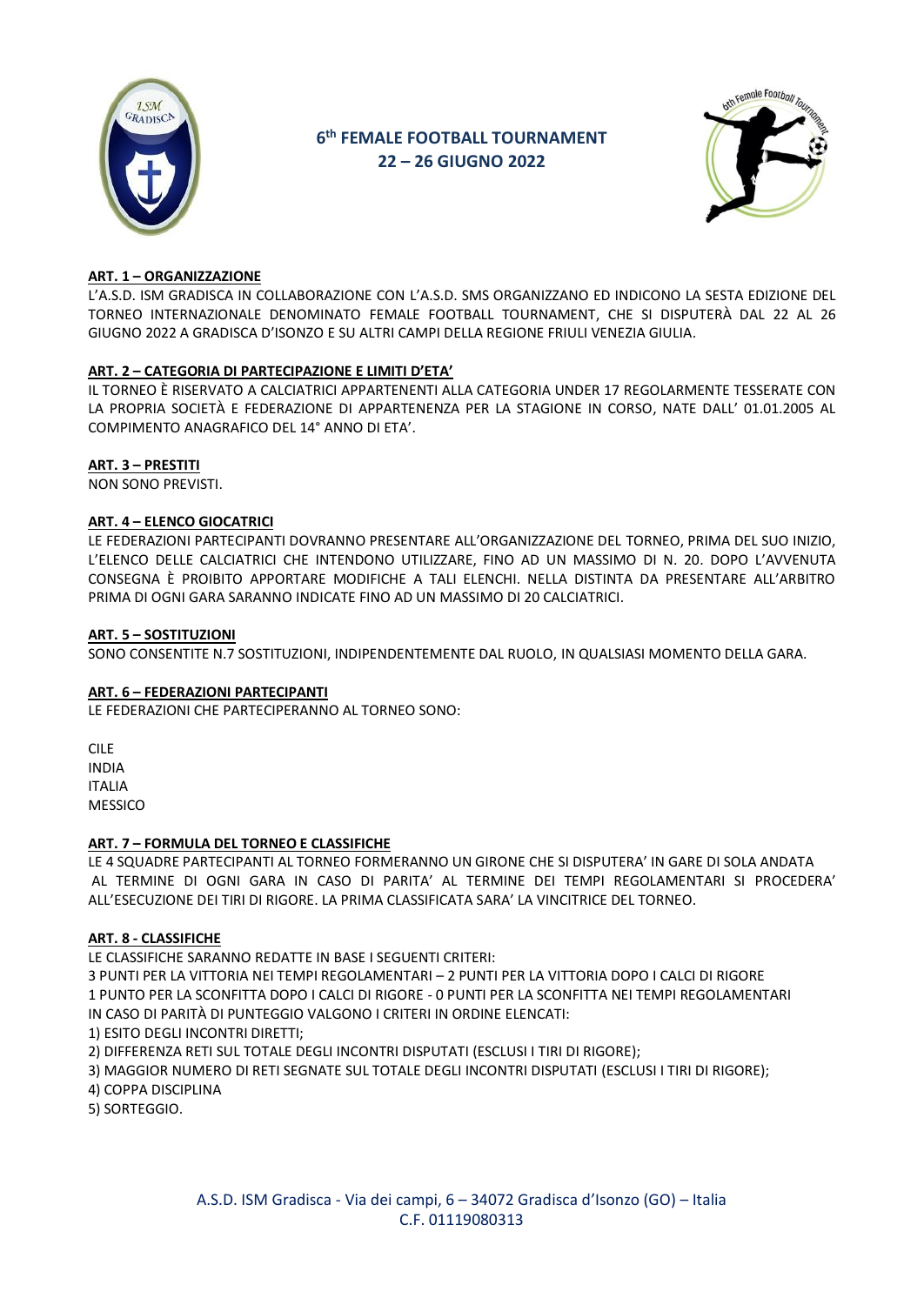## **ART. 9 -TEMPI DI GARA:**

LE GARE SI SVOLGERANNO IN DUE TEMPI DELLA DURATA DI 40 MINUTI CIASCUNO. LE PARTITE SI GIOCANO 11 CONTRO 11 SU CAMPI REGOLAMENTARI, CON PORTE REGOLAMENTARI E CON PALLONI N. 5.

## **ART. 10 - TIRI DI RIGORE (PREVISTI IN TUTTE LE PARTITE):**

PER TUTTI GLI INCONTRI, IN CASO DI PARITÀ AL TERMINE DEI TEMPI REGOLAMENTARI, SARÀDESIGNATA LAVINCENTE MEDIANTE I TIRI DI RIGORE DA EFFETTUARSI SECONDO LE NORME STABILITE DALLA REGOLA 10 DELLE REGOLE DI GIOCO E DELLE DECISIONI UFFICIALI.

## **ART. 11 - TEMPI SUPPLEMENTARI:**

NON SONO PREVISTI.

## **ART. 12 ARBITRI**

LE GARE SARANNO DIRETTE DA ARBITRI DELLA F.I.G.C. / A.I.A. TUTTE LE GARE SARANNO DIRETTE DA TERNE ARBITRALI.

#### **ART. 13 COMITATO DEL TORNEO**

SARÀ PREDISPOSTO UN COMITATO DEL TORNEO CHE SARÀ RESPONSABILE PER QUALUNQUE DISPUTA, PROTESTA, RECLAMO O CIRCOSTANZA NON PREVISTA. IL COMITATO SARÀ COMPOSTO DALLE SEGUENTI PERSONE:

FRANCO TOMINOVI PRESIDENTE PAOLO LAZZERI VICE PRESIDENTE GIANNI SURIAN MEMBRO PAOLO PAOLIN MEMBRO

IL COMITATO NON ACCETTERA' PROTESTE O RECLAMI SULLE DECISIONI PRESE DAGLI ARBITRI. IL COMITATO PROVVEDERA' A SEGNALARE ALLA PROPRIA FEDERAZIONE NAZIONALE O INTERNAZIONALE PREPOSTA AD ADOTTARE I PROVVEDIMENTI RITENUTI OPPORTUNI OGNI GIOCATORE ED OGNI MEMBRO DELLE DELEGAZIONI PARTECIPANTI RITENUTI COLPEVOLI DI CONDOTTA ANTISPORTIVA DURANTE IL TORNEO.

## **ART. 14 - DISCIPLINA DEL TORNEO**

LA DISCIPLINA DEL TORNEO È AFFIDATA AL GIUDICE SPORTIVO TITOLARE O SUPPLENTE DELLA DELEGAZIONE PROVINCIALE F.I.G.C. DI GORIZIA.

## **ART. 15 - AUTOMATISMO DELLE SANZIONI**

IN CONSIDERAZIONE DEL CARATTERE DEL TORNEO A RAPIDO SVOLGIMENTO, LA CALCIATRICE ESPULSA DURANTE UNA GARA NON POTRÀ PARTECIPARE ALLA GARA SUCCESSIVA SALVO MAGGIORI SANZIONI INFLITTE DAL GIUDICE SPORTIVO. LA CALCIATRICE CHE NEL CORSO DEL TORNEO INCORRE NELLA SECONDA AMMONIZIONE SARA' SQUALIFICATA PER UNA GIORNATA SU DECLARATORIA DEL GIUDICE SPORTIVO.

#### **ART. 16 - RECLAMI**

EVENTUALI RECLAMI DOVRANNO ESSERE PRESENTATI A MANO ALL'ARBITRO ENTRO 30 (TRENTA) MINUTI DALLA CONCLUSIONE DELLA GARA CUI SI RIFERISCONO, UNITAMENTE ALLA TASSA RECLAMO DI EURO 52; COPIA DEL RECLAMO DOVRÀ ESSERE CONSEGNATA ALLA CONTROPARTE SEMPRE NEI TERMINI DEI 30 MINUTI.

## **ART. 17 – ASSICURAZIONE**

E' RESPONSABILITÀ DI OGNI FEDERAZIONE PARTECIPANTE ASSICURARE AI PROPRI GIOCATORI LA COPERTURA ASSICURATIVA.

L'ORGANIZZAZIONE DEL TORNEO È RESPONSABILE DELLA REGOLARITÀ DELLA COPERTURA ASSICURATIVA.

## **ART. 18 – I.F.A.B.**

LE PARTITE RIGIOCANO SECONDO LE REGOLE DELLA INTERNATIONAL FOOTBALL ASSOCIATION BOARD (IFAB) EDIZIONE CORRENTE.

#### **ART. 19 – NORME GENERALI**